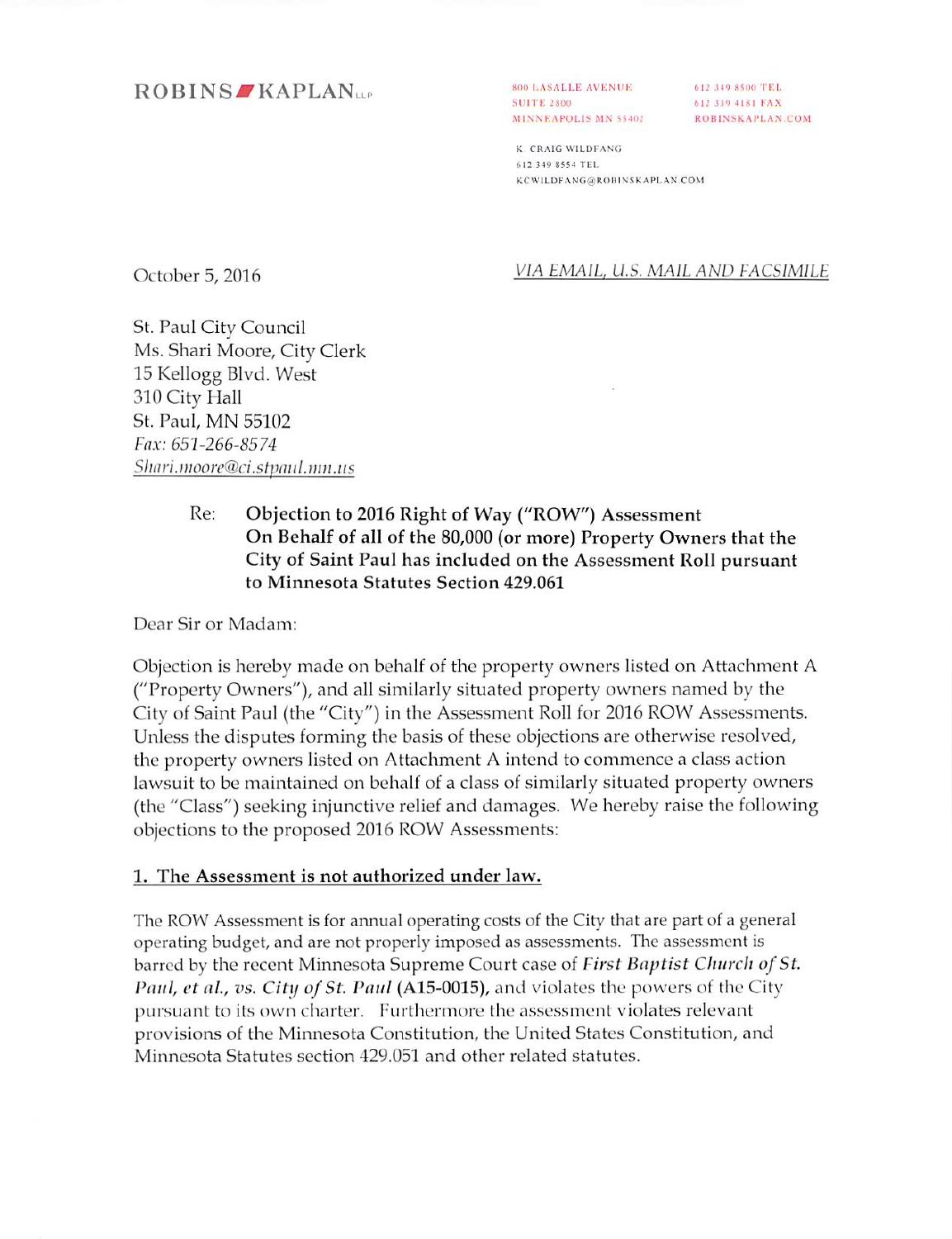## 2. The Assessment includes costs that are not authorized under law.

The ROW assessment includes charges for "ordinance enforcement" and "snow emergency service". These are general government functions that should be funded out of general tax revenues. Neither Section 14.01.2 of the City Charter, nor Chapter 62 of the St. Paul Administrative Code authorizes that these types of charges be assessed as part of <sup>a</sup> street maintenance assessment.

#### 3. The amount of the Assessment exceeds the benefit to any property.

Both State law and the City Charter specify that a special assessment cannot exceed the benefits to the property. The limited street maintenance services provided to properties by this assessment, does not result in any increase in property values. The City bears the burden of demonstrating and quantifying the allege benefit, which it has not done.

#### 4. The Assessment is not imposed uniformly nor proportionately.

Objection is also made based on the assessment structure, which imposes the assessment in a manner that is not proportional or uniform. The proposed assessment rules result in large disparities in the ROW assessments for similar properties depending on whether or not they are located on corners or in which neighborhoods the property is located.

The various objections that we have raised to the City of St. Paul's ROW Assessment process relies on a set of common facts and law that are uniformly applicable to all of the members of the Class. The members of the Class consist of over 80,000 property owners, and the amounts in dispute in each individual case are relatively small, such that a class action is the only practical, judicially efficient way to ultimately adjudicate the legality of this ROW Assessments scheme.

Respectfully submitted,

K. Craig Wildfang

Robins Kaplan 800 LaSalle Avenue 2800 LaSalle Plaza Minneapolis, MN 55402 Direct: (612) 349-8554 Fax: (612) 339-4181 kcwildfang@robinskaplan.com